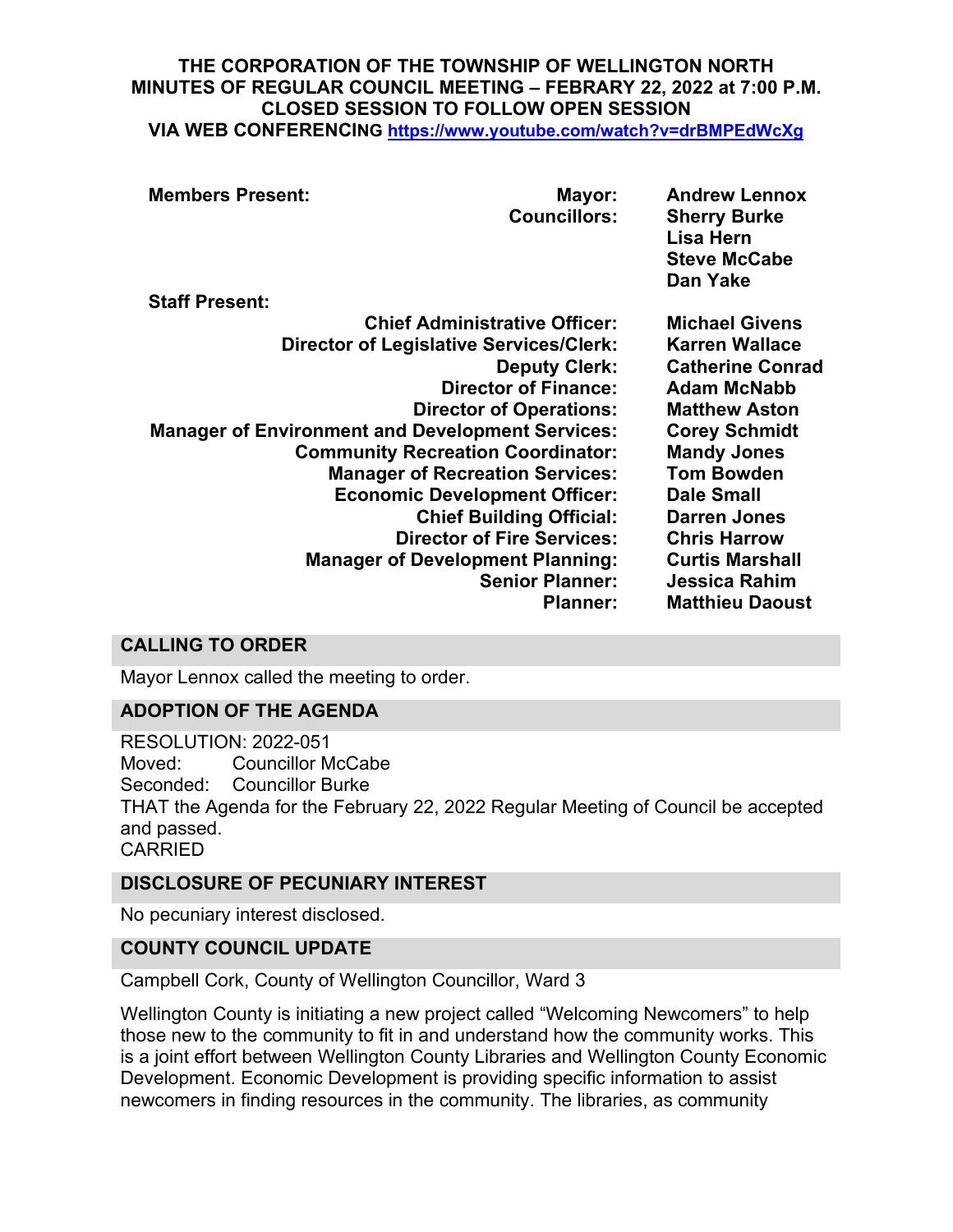centres, will provide the location and skills to get the information out. The fourteen library branches spread across the County are an obvious location for newcomers to access the information and staff are skilled at providing this information. They are planning to make available prominent links on the library and County of Wellington websites, host community events aimed at providing information and assist with the distribution of welcome packages. Economic Development will actively promote the fourteen libraries as key information centres to newcomers and residents.

The Wellington County Museum and Archives has two new exhibits. One is entitled Feathers and Fossils and the other is entitled For Old Time Sake: The Clock Collection of the Hon. Rob Black. The clock exhibit explores timekeeping, antique clocks, and the history of clocks. That show runs until May 22. The Feathers and Fossils exhibit features life size, robotic dinosaurs, alongside authentic and replica fossils from the middle Jurassic to the late Cretaceous Epoch. The exhibit features dinosaur skulls, bones, teeth, eggs, and fossilized dinosaur poop. The Feathers and Fossils exhibit closes March 20, 2022.

The Wellington County Library and the Wellington County Museum and Archives is celebrating writers from our community. Local writers and writers of books relevant to Wellington County will be part of the first annual Wellington County Writers Festival, which opens Saturday, April 23<sup>rd</sup> at the Wellington County Museum and Archives, and closes Saturday, June  $25<sup>th</sup>$  at the Hillsburgh Library.

### **RECESS TO MOVE INTO PUBLIC MEETING**

RESOLUTION: 2022-052

Moved: Councillor Hern

Seconded: Councillor Yake

THAT the Council of the Corporation of the Township of Wellington North recess the February 22, 2022 Regular Meeting of Council for the purpose of holding a Public Meeting under the Planning Act:

- James Martin, Minor Variance
- Phares and Mary Martin, Minor Variance
- Mike and Sarah Saunders, Minor Variance

CARRIED

### **RESUME REGULAR MEETING OF COUNCIL**

RESOLUTION: 2022-053

Moved: Councillor Yake

Seconded: Councillor McCabe

THAT the Council of the Corporation of the Township of Wellington North resume the February 22, 2022 Regular Meeting of Council at 7:23 p.m. CARRIED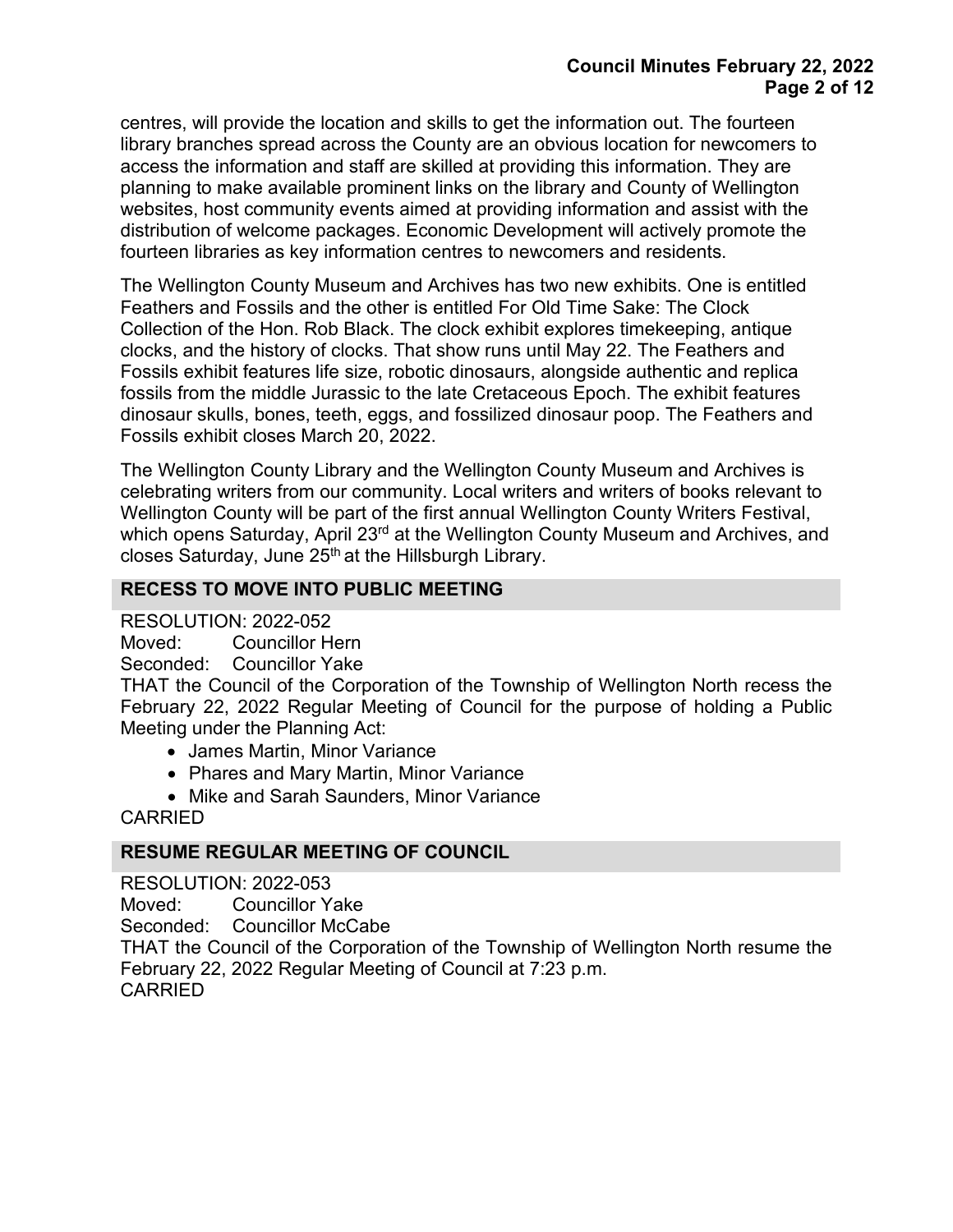### **ADOPTION OF MINUTES OF COUNCIL AND PUBLIC MEETING**

- 1. Regular Meeting of Council, February 7, 2022
- 2. Special Council Meeting, February 10, 2022

RESOLUTION: 2022-054

Moved: Councillor Hern

Seconded: Councillor McCabe

THAT the minutes of the Regular Meeting of Council held on February 7, 2022 and the Special Meeting of Council held on February 10, 2022 be adopted as circulated. CARRIED

### **BUSINESS ARISING FROM PREVIOUS MEETINGS OF COUNCIL**

No business arising from previous meetings of Council.

## **IDENTIFICATION OF ITEMS REQUIRING SEPARATE DISCUSSION**

2a, 2c, 2d, 3a, 4a, 6a, 6b, 6c, 7a, 8a, 8b, 9a, 9b

### **ADOPTION OF ALL ITEMS NOT REQUIRING SEPARATE DISCUSSION**

RESOLUTION: 2022-055

Moved: Councillor Burke

Seconded: Councillor McCabe

THAT all items listed under Items for Consideration on the February 22, 2022 Council agenda, with the exception of those items identified for separate discussion, be approved and the recommendations therein be adopted:

THAT the Council of the Corporation of the Township of Wellington North receive the minutes of the Mount Forest Business Improvement Association meeting held on February 8, 2022.

THAT the Council of the Corporation of the Township of Wellington North receive the minutes of the Recreation, Parks and Leisure Committee held on February 8, 2022.

THAT the Council of the Corporation of the Township of Wellington North, as recommended by the Recreation, Parks and Leisure Committee, award the contract for the Brent Barnes Memorial Skatepark to Canadian Ramp Company at a cost of \$170,294.00 plus applicable taxes;

AND FURTHER THAT Council approve a 4' half pipe and a 3' quarter pipe; AND FURTHER THAT Council authorize the Director of Operation, or designate, to sign any necessary agreements with the successful bidders to execute this project.

THAT the Council of the Corporation of the Township of Wellington North receive the minutes of the Mount Forest District Chamber of Commerce meeting held on December 14, 2022.

THAT the Council of the Corporation of the Township of Wellington North receive minutes of the Arthur Chamber of Commerce, Directors Meeting held on January 12, 2022.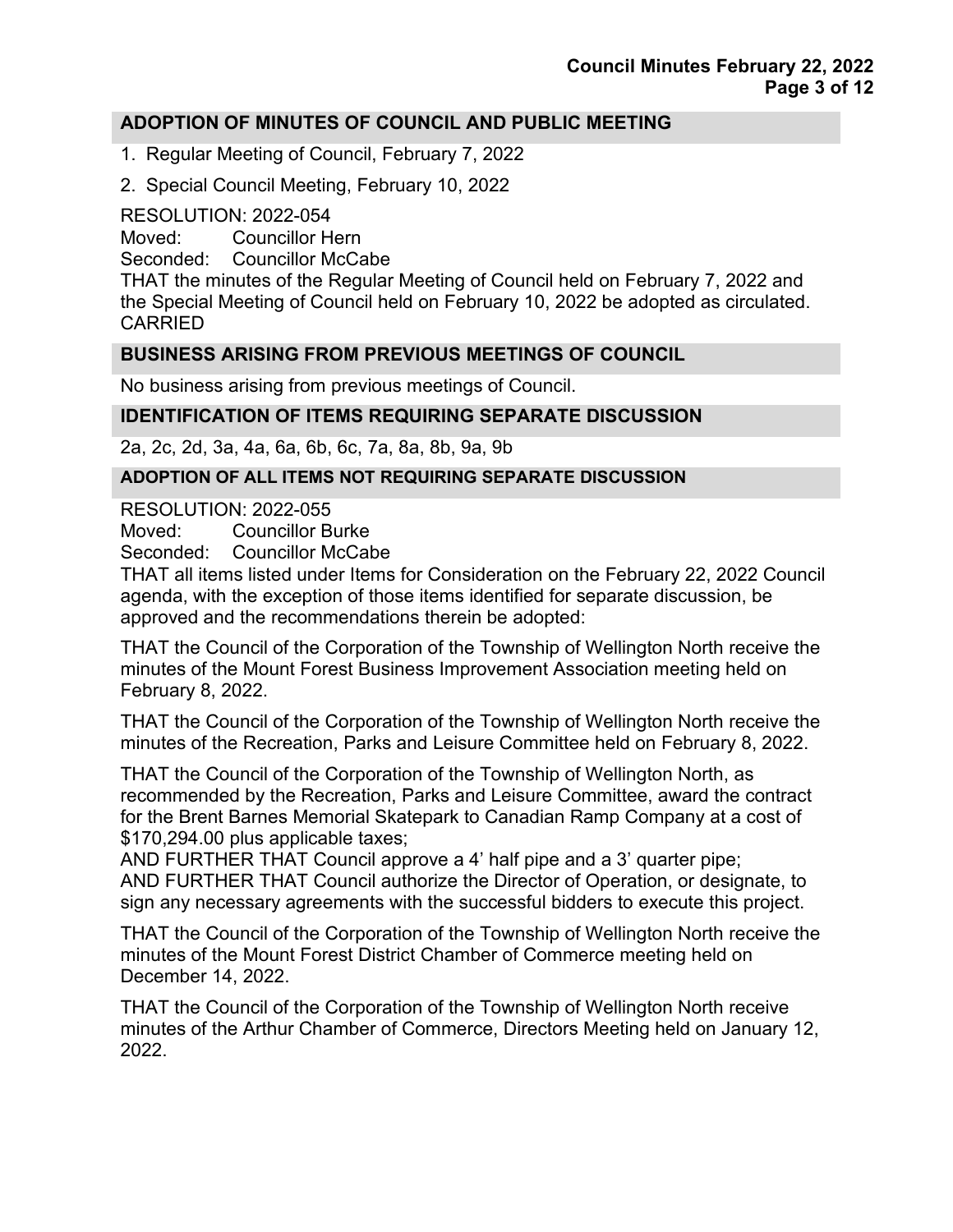THAT the Council of the Corporation of the Township of Wellington North receive the Planning Report, prepared by Matthieu Daoust, Planner, County of Wellington, dated February 4, 2022, regarding Phase 4 – Eastridge Landing (23T-3001), Arthur, removal of Holding (H) Provision;

AND FURTHER THAT the Mayor and Clerk be authorized and directed to sign the bylaw.

THAT the Council of the Corporation of the Township of Wellington North receive Report DC 2022-009 being a report on Maple Hill Estates Inc. (Phase 2) Development Agreement;

AND FURTHER THAT the Corporation enter into a Development Agreement with Maple Hill Estates Inc. in the form, or substantially the same form, as the draft agreement;

AND FURTHER THAT the Mayor and Clerk of the Corporation be authorized and directed to sign a by-law to enter into the Agreement on behalf of the Corporation; AND FURTHER THAT staff be directed to register the by-law on title.

THAT the Council of the Corporation of the Township of Wellington North receive the Vendor Cheque Register Report dated February 10, 2022

THAT the Council of the Corporation of the Township of Wellington North receive Report TR 2022-002 being a report on Payment in Lieu of Taxes for Federal Properties;

AND FURTHER THAT Council direct staff to continue to monitor the lobbying efforts of AMO and the Provincial government, and report back with any future developments impacting the Township of Wellington North.

THAT the Council of the Corporation of the Township of Wellington North receive for information Report TR 2022-003 being a report on 2021 Council Remuneration.

THAT the Council of the Corporation of the Township of Wellington North receive Report CLK 2022-009 being a report on Municipal and School Board Elections procedures including:

Municipal and School Board Election Voting Procedures Policy AND Municipal and School Board Election Vote Counting Procedures Policy AND FURTHER THAT Council authorize the Mayor and Clerk to sign the by-law to authorize the Municipal and School Board Elections procedures Policies.

THAT the Council of the Corporation of the Township of Wellington North receive email correspondence from RoseAnne Desmarais and Bruce Chapman, dated February 9, 2022, regarding Bentley Street Zoning Amendment.

THAT the Council of the Corporation of the Township of Wellington North receive email correspondence from Rick and Judy Brownrigg, dated February 3, 2022, regarding Zoning By-law Amendment 66-01.

THAT the Council of the Corporation of the Township of Wellington North receive correspondence from Brad and Cathy Schwindt, dated February 14, 2022, regarding Bentley Street Subdivision.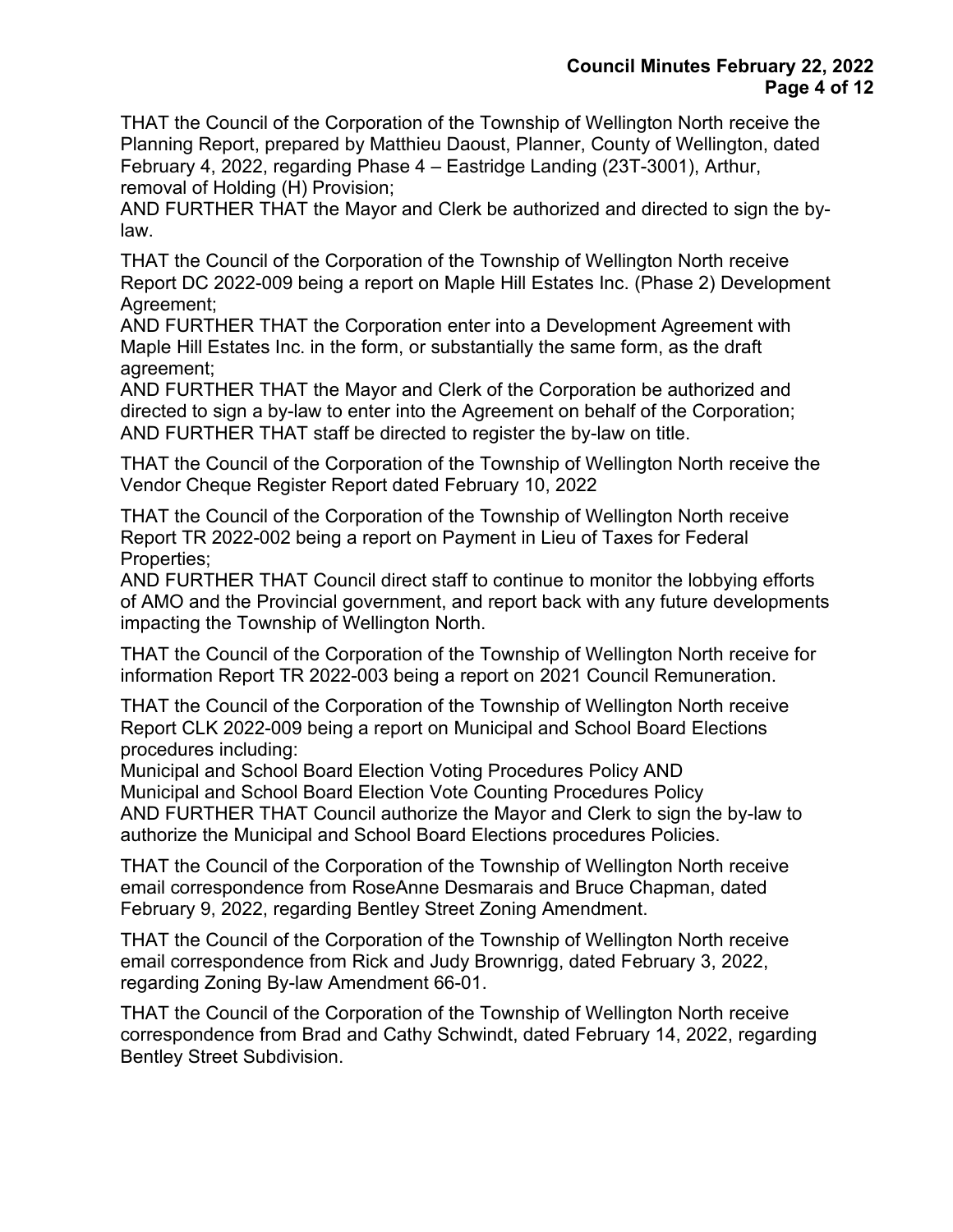THAT the Council of the Corporation of the Township of Wellington North receive correspondence from Bob and Jaime Radojcin, dated February 14, 2022 regarding development of Bentley St. Subdivision.

THAT the Council of the Corporation of the Township of Wellington North receive the County of Wellington, Notice of Completion, issued February 10, 2022, regarding Wellington County Road Master Action Plan.

THAT the Council of the Corporation of the Township of Wellington North receive correspondence from Steve Clark, Minister of Municipal Affairs and Housing, dated February 7, 2022, regarding Ontario-Municipal Housing Affordability Summit and the Rural Housing Affordability Roundtable.

### CARRIED

### **CONSIDERATION OF ITEMS FOR SEPARATE DISCUSSION AND ADOPTION**

RESOLUTION: 2022-056

Moved: Councillor McCabe

Seconded: Councillor Hern

THAT the Council of the Corporation of the Township of Wellington North receive the Planning Report, prepared by Jessica Rahim, Senior Planner, County of Wellington, dated February 16, 2022, regarding Zoning By-law Amendment (ZBA 25/21) Avila Investment Inc. (Subdivision 23T-13002). CARRIED

RESOLUTION: 2022-057

Moved: Councillor McCabe

Seconded: Councillor Yake

THAT the Council of the Corporation of the Township of Wellington North receive for information Report DC 2022-007 being a report on development updates in the Village of Arthur.

CARRIED

RESOLUTION: 2022-058

Moved: Councillor Yake

Seconded: Councillor McCabe

THAT the Council of the Corporation of the Township of Wellington North receive Report DC 2022-008 being a report on development updates in the Town of Mount Forest.

CARRIED

RESOLUTION: 2022-059

Moved: Councillor Hern

Seconded: Councillor McCabe

THAT the Council of the Corporation of the Township of Wellington North receive Report CBO 2022-02 being the Building Permit Review for the period ending January 31st, 2022.

CARRIED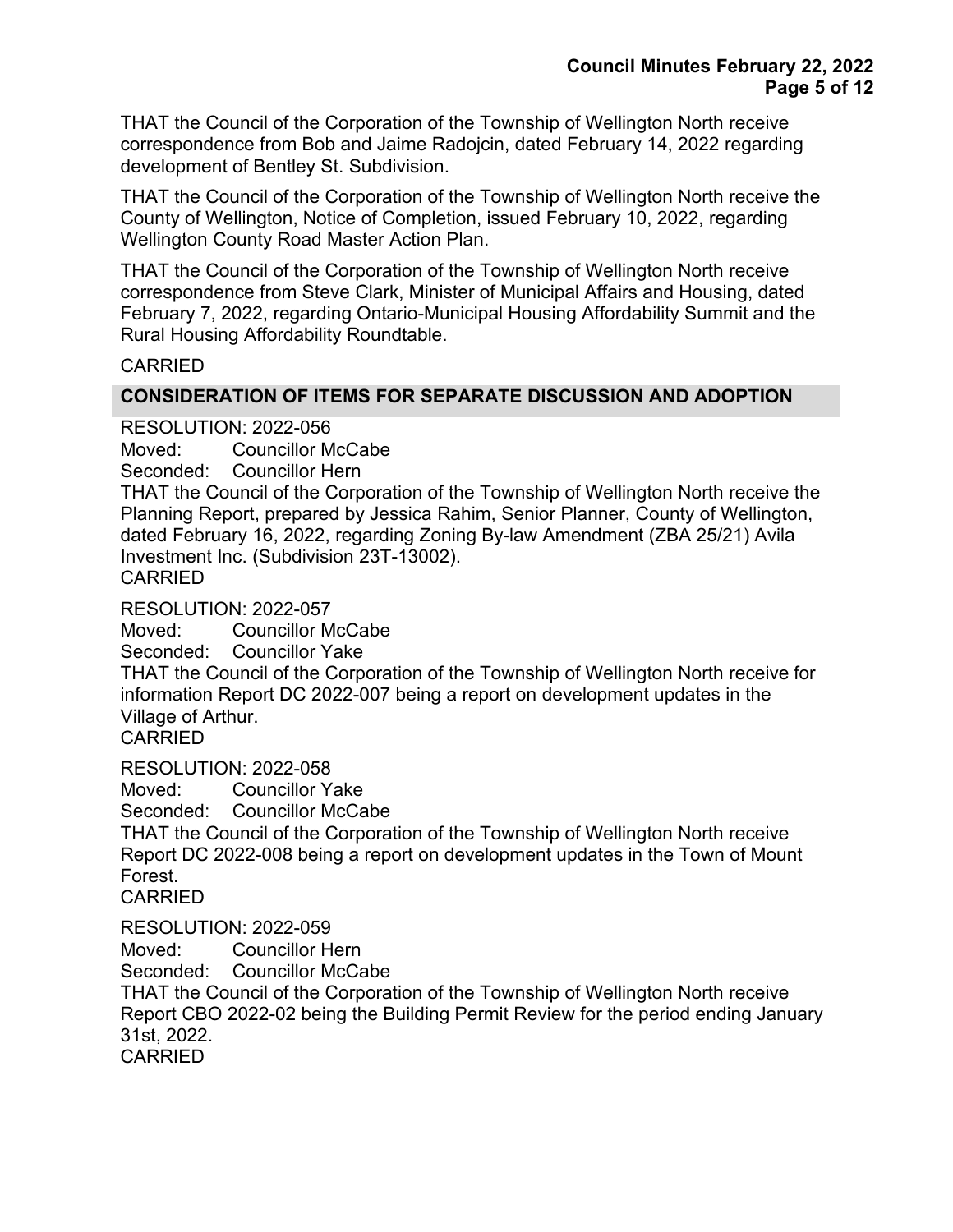RESOLUTION: 2022-060

Moved: Councillor Burke

Seconded: Councillor McCabe

THAT the Council of the Corporation of the Township of Wellington North receive for information Report EDO 2022-008 being an update on our Saugeen Connects Advancing Women Economically (A.W.E.) Program. CARRIED

RESOLUTION: 2022-061

Moved: Councillor McCabe

Seconded: Councillor Burke

THAT the Council of the Corporation of the Township of Wellington North receive Report FIRE 2022-01 being a report on the award for purchase of a 2022 pick-up truck;

AND FURTHER THAT Council award the purchase to Leslie Motors Ford at a cost of \$46,709.00 plus applicable taxes. **CARRIED** 

RESOLUTION: 2022-062

Moved: Councillor Yake

Seconded: Councillor Hern

THAT the Council of the Corporation of the Township of Wellington North receive for information Report FIRE 2022-02 being a report on the new minimum firefighter certification standards under the Fire Prevention and Protection Act. CARRIED

RESOLUTION: 2022-063

Moved: Councillor McCabe

Seconded: Councillor Hern

THAT the Council of the Corporation of the Township of Wellington North receive the Wellington North Fire Service Annual Report 2021.

CARRIED

RESOLUTION: 2022-064

Moved: Councillor Yake

Seconded: Councillor McCabe

THAT the Council of the Corporation of the Township of Wellington North receive Report OPS 2022-007 being a report on a housekeeping update to by-law 036-16 with respect to the maintenance agreement between the County of Wellington and Township of Wellington North;

AND FURTHER THAT the Mayor and Clerk be authorized to sign any amending bylaws where, as determined by staff the amendments are minor, without need of a Council resolution or report.

AND FURTHER THAT Council authorizes the Mayor and Clerk to sign the amended by-law.

CARRIED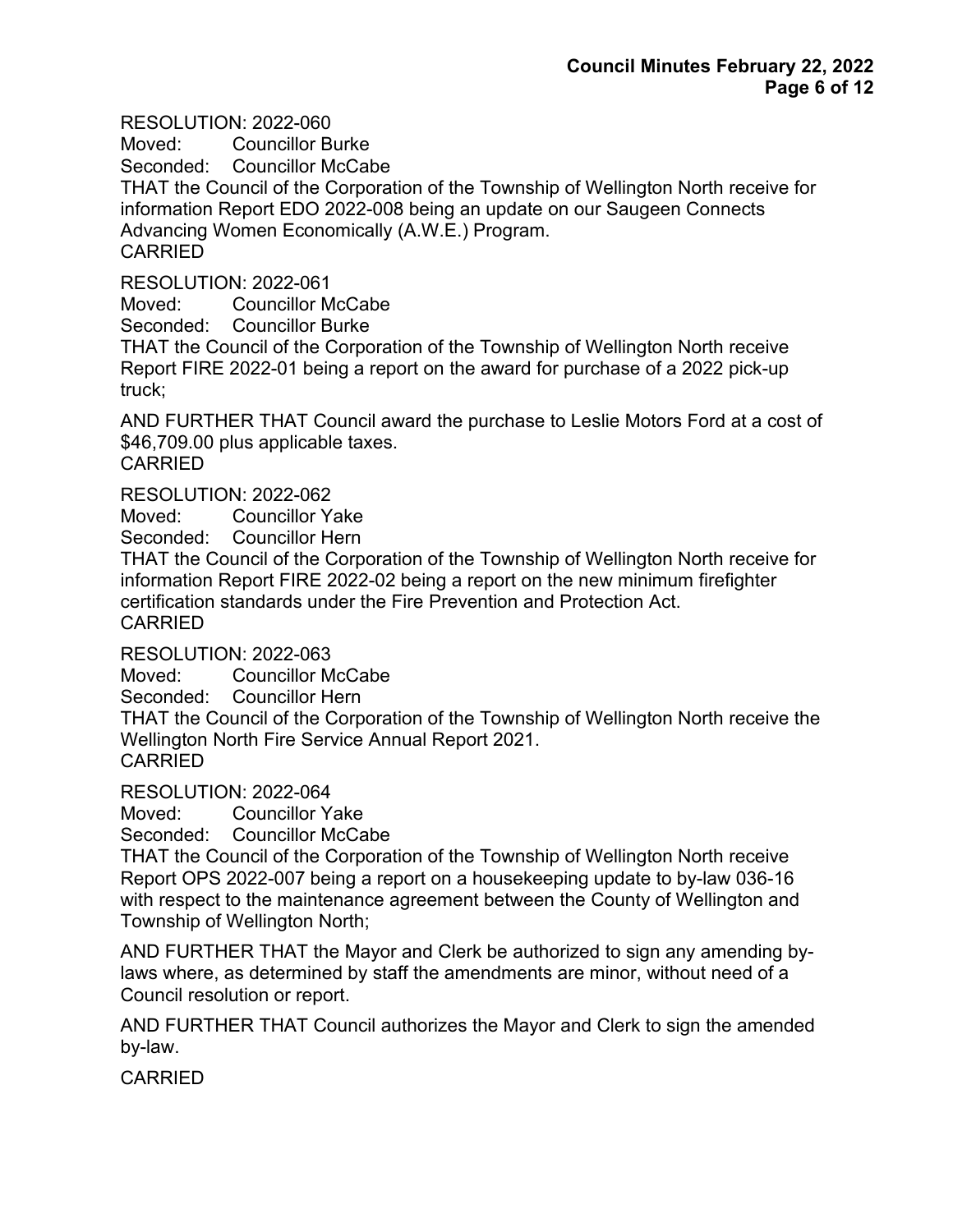RESOLUTION: 2022-065

Moved: Councillor Burke

Seconded: Councillor Yake

THAT the Council of the Corporation of the Township of Wellington North receive Report CLK 2022-007 being a report on Advance Voting Days for the October 24, 2022 Municipal and School Board Elections;

AND FURTHER THAT the Mayor and Clerk be authorized to sign the Advance Voting Days by-law.

CARRIED

RESOLUTION: 2022-066

Moved: Councillor Hern

Seconded: Councillor Burke

THAT the Council of the Corporation of the Township of Wellington North receive Report CLK 2022-008 being a report on the Council meeting schedule for 2023.

AND FURTHER THAT Council approves the Council meeting schedule for 2023. CARRIED

RESOLUTION: 2022-067

Moved: Councillor McCabe

Seconded: Councillor Yake

Whereas Municipalities across this province collectively spend millions of dollars of taxpayer money and municipal resources developing Official Plans that meet current Provincial Planning Policy; and

Whereas an Official Plan is developed through months of public consultation to ensure, "that future planning and development will meet the specific needs of (our) community"; and

Whereas our Official Plan includes zoning provisions that encourage development of the "missing middle" or "gentle density" to meet the need for attainable housing in our community; and

Whereas our Official Plan is ultimately approved by the province; and

Whereas it is within the legislative purview of Municipal Council to approve Official Plan amendments or Zoning By-law changes that better the community or fit within the vision of County of Wellington Official Plan; and

Whereas it is also within the legislative purview of Municipal Council to deny Official Plan amendments or Zoning By-law changes that do not better the community or do not fit within the vision of the County of Wellington Official Plan; and

Whereas municipal planning decisions may be appealed to the Ontario Land Tribunal (OLT; formerly the Ontario Municipal Board or "OMB"), an unelected, appointed body that is not accountable to the residents of the Township of Wellington North; and

Whereas the OLT has the authority to make a final decision on planning matters based on a "best planning outcome" and not whether the proposed development is in compliance with municipal Official Plans and Provincial Planning Policy; and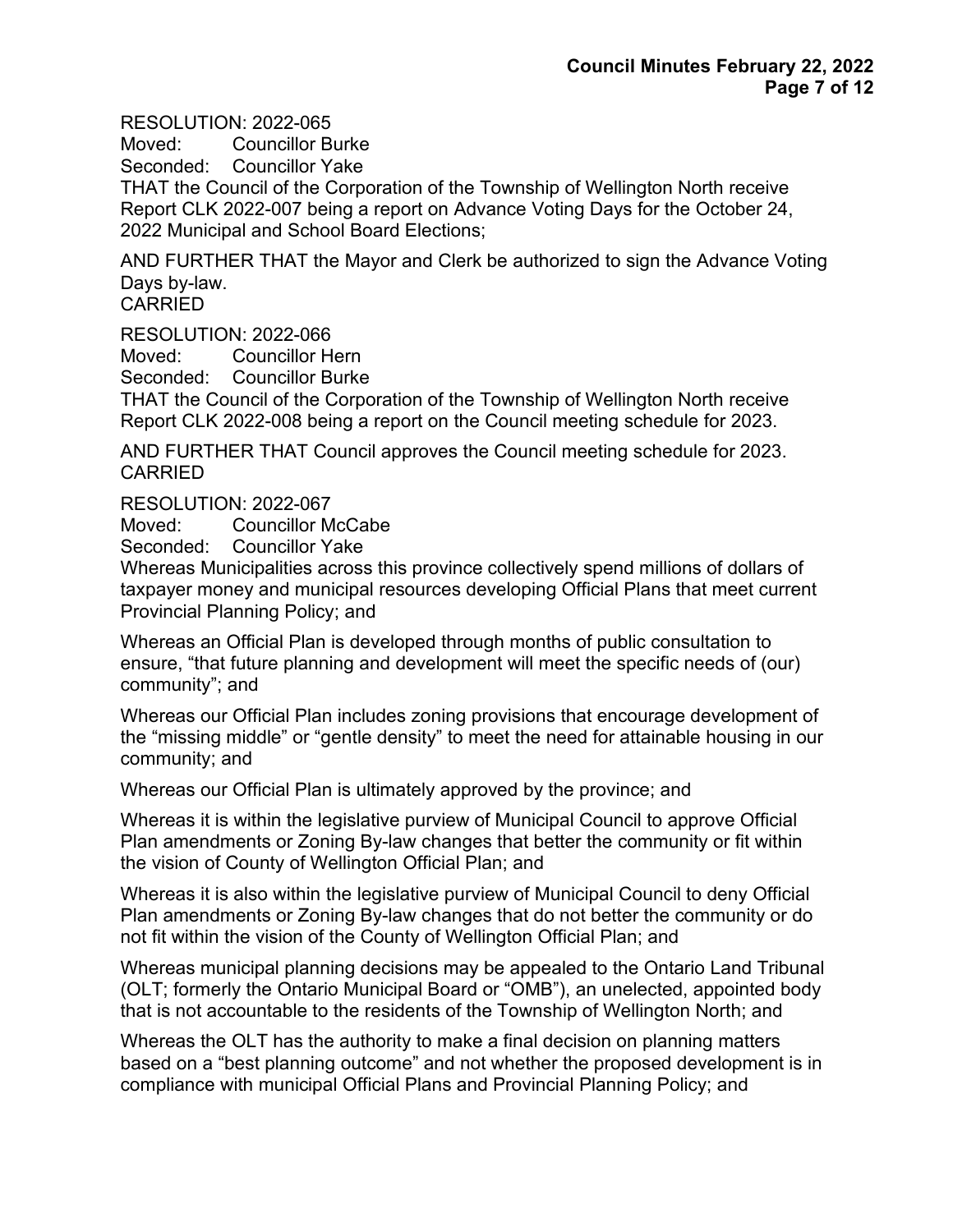Whereas all decisions—save planning decisions—made by Municipal Council are only subject to appeal by judicial review and such appeals are limited to questions of law and or process; and

Whereas Ontario is the only province in Canada that empowers a separate adjudicative tribunal to review and overrule local decisions applying provincially approved plans; and

Whereas towns and cities across this Province are repeatedly forced to spend millions of dollars defending Official Plans that have already been approved by the province in expensive, time consuming and ultimately futile OLT hearings; and

Whereas lengthy, costly OLT hearings act as a barrier to the development of attainable housing;

- 1. Now Therefore Be It Hereby Resolved That the Township of Wellington North requests the Government of Ontario to dissolve the OLT immediately thereby eliminating one of the most significant sources of red tape delaying the development of more attainable housing in Ontario; and
- 2. Be It Further Resolved That a copy of this Motion be sent to the Honourable Doug Ford, Premier of Ontario, the Minister of Municipal Affairs and Housing, the Leader of the Opposition, the Leaders of the Liberal and Green Party, all MPPs in the Province of Ontario; the Large Urban Mayors' Caucus of Ontario, the Small Urban GTHA Mayors and Regional Chairs of Ontario; and
- 3. Be It Further Resolved That a copy of this Motion be sent to the Association of Municipalities of Ontario (AMO) and all Ontario municipalities for their consideration.

## DEFEATED

RESOLUTION: 2022-068

Moved: Councillor Yake

Seconded: Councillor Burke

THAT the Council of the Corporation of the Township of Wellington North receive email correspondence from Lorraine Dennis, dated February 7, 2022, regard the Bentley St. Subdivision.

## CARRIED

## **NOTICE OF MOTION**

No notice of motion tabled.

## **COMMUNITY GROUP MEETING PROGRAM REPORT**

Councillor Hern (Ward 3):

- Cultural Roundtable meeting scheduled for this week
- Attended Mount Forest and Arthur Chamber of Commerce meetings last week. They are collaborating on and Easter Egg Hunt. Plans for the Mount Forest Fireworks Festival and the Arthur 150<sup>th</sup> Anniversary were discussed.
- The Lions BBQ is this Thursday
- The Arthur BIA is considering doing a poppy painting for Arthur's 150<sup>th</sup> Anniversary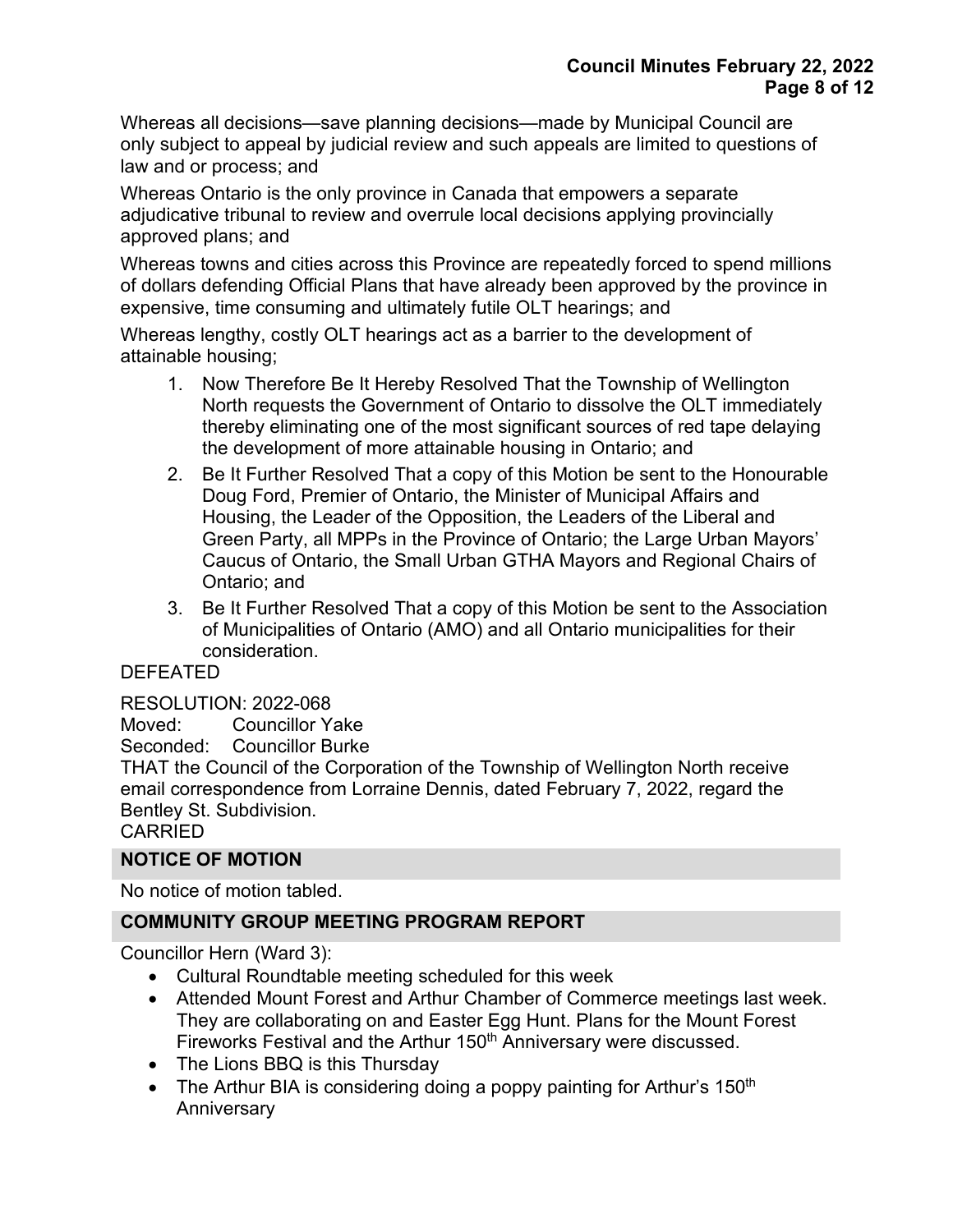Councillor McCabe (Ward 4):

- Attended the SVCA quarterly meeting
- The public meeting for the Mount Forest pool concepts will be held on March 23 from 5:30 p.m. to 7:30 p.m. in person

Mayor Lennox:

• The Wellington North Power Annual Meeting will be held in May. The conservative efforts have resulted in a record breaking bottom line this year, along with maintaining the excellent service quality characteristics.

## **BY-LAWS**

- a. By-law Number 025-22 being a by-law to amend Bylaw 036-16 being a by-law to authorize the execution of an agreement between the Corporation o f the County of Wellington and the Corporation of the Township of Wellington North (Roads Maintenance Agreement)
- b. By-law Number 026-22 being a by-law to amend Zoning By-law Number 66-01 being the Zoning By-law for the Township of Wellington North (Eastridge Landing, Arthur, Coffey)
- c. By-law Number 027-22 being a by-law for the imposition of Development **Charges**
- d. By-law Number 028-22 being a by-law to adopt the 2022 Municipal and School Board Election Voting Procedures Policy
- e. By-law Number 029-22 being a by-law to adopt the 2022 Municipal and School Board Election Vote Counting Procedures Policy
- f. By-law Number 030-22 being a by-law to authorize the execution of a Development Agreement Part of Park Lots 1 and 2 South of Clyde Street Plan Mount Forest, Part 6, 61R21657; Township of Wellington North with Maple Hill Estates Inc.
- g. By-law Number 031-22 being a by-law to provide for advance votes to be held prior to voting day
- h. By-law Number 032-22 being a by-law to amend By-law 66-01, being a Zoning By-law for the Township of Wellington North (Avila)

## RESOLUTION: 2022-069

Moved: Councillor Burke Seconded: Councillor Hern THAT By-law Number 025-22, as amended, be read a First, Second and Third time and enacted. CARRIED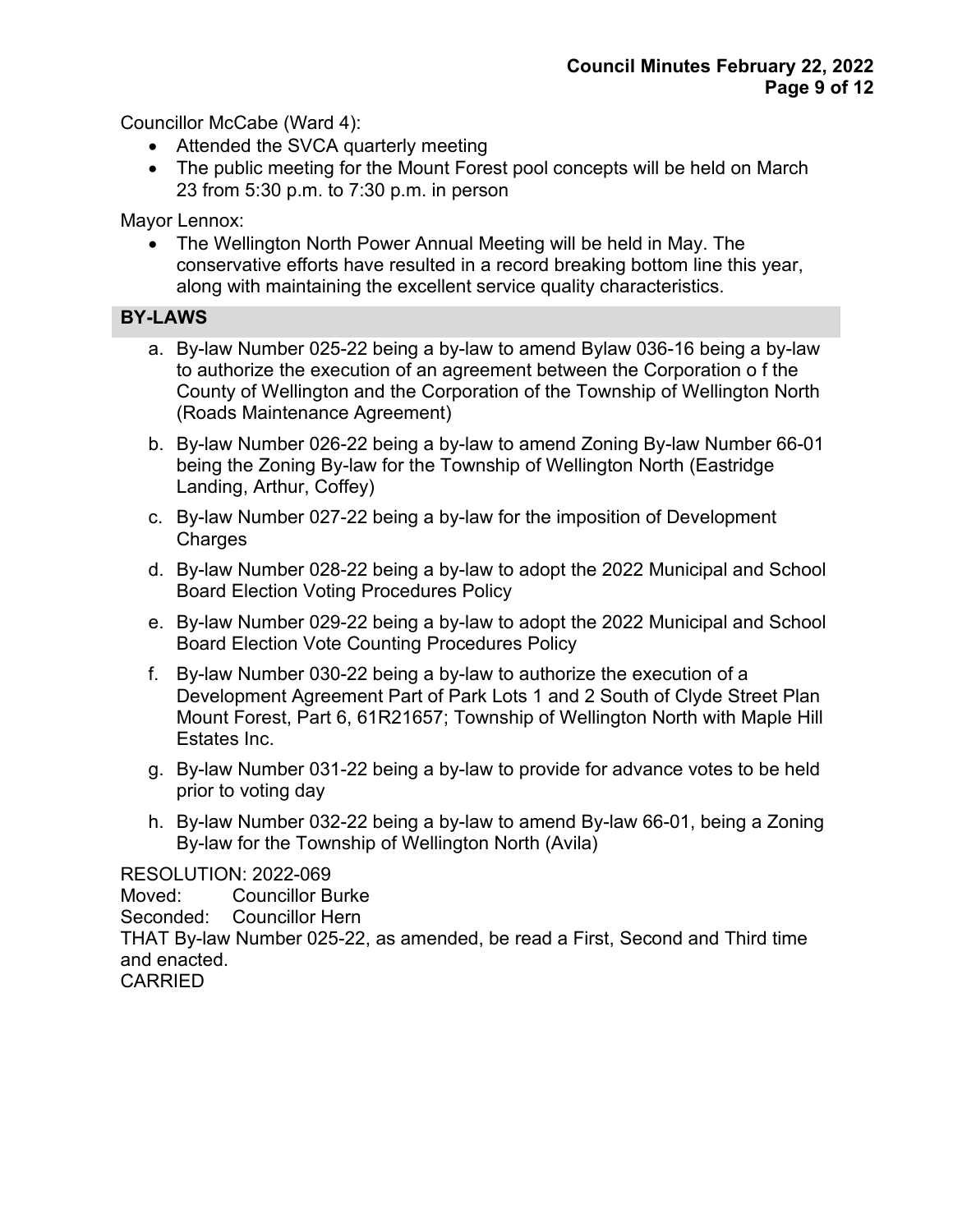RESOLUTION: 2022-070 Moved: Councillor McCabe Seconded: Councillor Yake THAT By-law Number 026-22, 027-22, 028-22, 029-22, 030-22, 031-22, and 032-22 be read a First, Second and Third time and enacted. CARRIED

### **CULTURAL MOMENT**

• Celebrating Spinning Wheels in the Past and Now

In the past, spinning fibres was a necessity to provide warm clothing, or household items. If a flax or cotton fibre was spun fine enough, it could be knitted or crocheted into cloths, tablemats, curtains, or lace. Spinning with wool, llama, alpaca, goat, or dog fibre could produce warm coats, sweaters, hats, mitts and even underwear.

Before spinning wheels were invented, fibre was spun on drop spindles over 10,000 years ago. A spindle provides a twist that turns fibre into yarn in a process known as drafting. Like spinning wheels, they come in a variety of designs; unlike spinning wheels they are more time consuming to produce yarns. Many men in third-world countries still use this method.

We may associate spinning wheels with our pioneers, but they were actually invented in China about 1000 AD. The idea later spread to Iran, then to India and finally to Europe. Mahatma Gandhi used a spinning wheel, called a Charkha, during his struggle for India's independence and economic self-sufficiency from British colonial rule. In a pioneer home, a great or walking wheel was common. It was invented in the 14th century to spin wool into yarn and was approximately 5 feet high. Known as the walking wheel because a person walked back and forth beside the wheel and could walk up to 20 miles a day, albeit inside their cabin, while feeding the unspun yarn into the orifice of the wheel. The right hand spun the wheel, and the left hand manipulated the fibre so that it twisted evenly.

Today, spinning wheels, are used as a popular handicraft. They are obsolete in commercial manufacturing as they now use industrial spinners however there are farms who have home-businesses specializing in either the raw fibre or finished products. There are also groups whose sole purpose is to socialize while spinning and sharing information. One group is called the Queen's Bush Guild of Fibre Artisans. This group has 20+ members from Mount Forest, Conn, Williamsford, Hanover, and Mildmay and pre-Covid, met once a month in a member's home. The spinning wheels that these ladies use are as various as the many makes & models of automobiles and are modifications of those used through the centuries.

Submitted by Penny Renken Wellington North Cultural Roundtable

## **CLOSED MEETING SESSION**

The meeting is closed pursuant to Section 239 (2) of the Municipal Act, 2001, specifically:

(b) personal matters about an identifiable individual, including municipal or local board employees;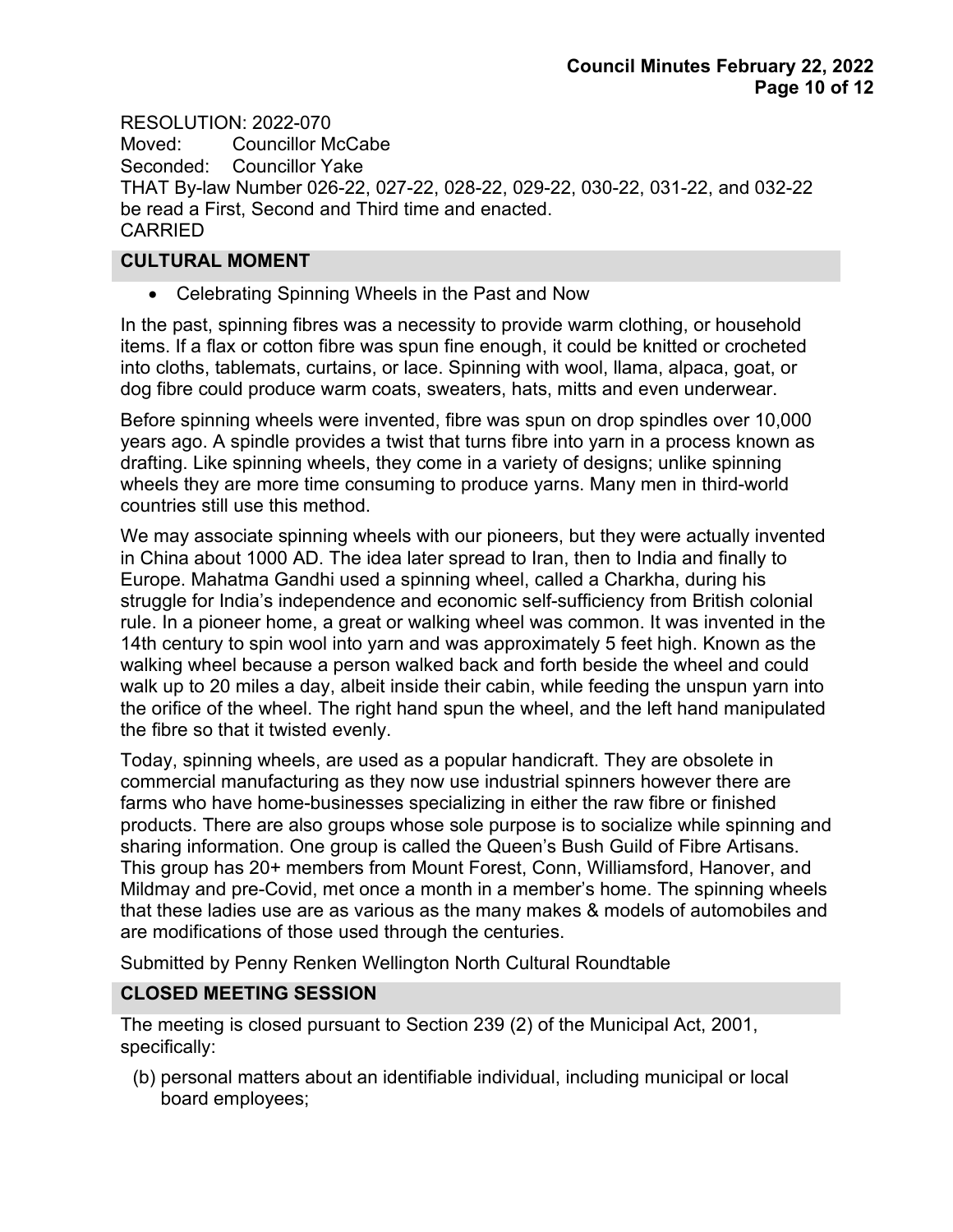RESOLUTION: 2022-071

Moved: Councillor Burke

Seconded: Councillor Hern

THAT the Council of the Corporation of the Township of Wellington North go into a meeting at 9:20 p.m. that is closed to the public under subsection 239 (2) of the Municipal Act, 2001, specifically:

(b) personal matters about an identifiable individual, including municipal or local board employees;

CARRIED

- 1. REPORTS
	- Verbal Report, Chief Administrative Officer, personnel matters
- 2. REVIEW OF CLOSED SESSION MINUTES
	- February 7, 2022
- 3. RISE AND REPORT FROM CLOSED MEETING SESSION

RESOLUTION: 2022-072

Moved: Councillor Burke

Seconded: Councillor McCabe

THAT the Council of the Corporation of the Township of Wellington North rise from a closed meeting session at 9:36 p.m.

**CARRIED** 

RESOLUTION: 2022-073

Moved: Councillor Yake Seconded: Councillor McCabe

THAT the Council of the Corporation of the Township of Wellington North receive the verbal report from the Chief Administrative Officer regarding personnel matters. CARRIED

RESOLUTION: 2022-074

Moved: Councillor Hern Seconded: Councillor McCabe

THAT the Council of the Corporation of the Township of Wellington North approve the Closed Meeting Minutes of the February 7, 2022 Council Meeting.

CARRIED

## **CONFIRMING BY-LAW**

RESOLUTION: 2022-075

Moved: Councillor McCabe

Seconded: Councillor Yake

THAT By-law Number 033-22 being a By-law to Confirm the Proceedings of the Council of the Corporation of the Township of Wellington North at its Regular Meeting held on February 22, 2022 be read a First, Second and Third time and enacted. CARRIED